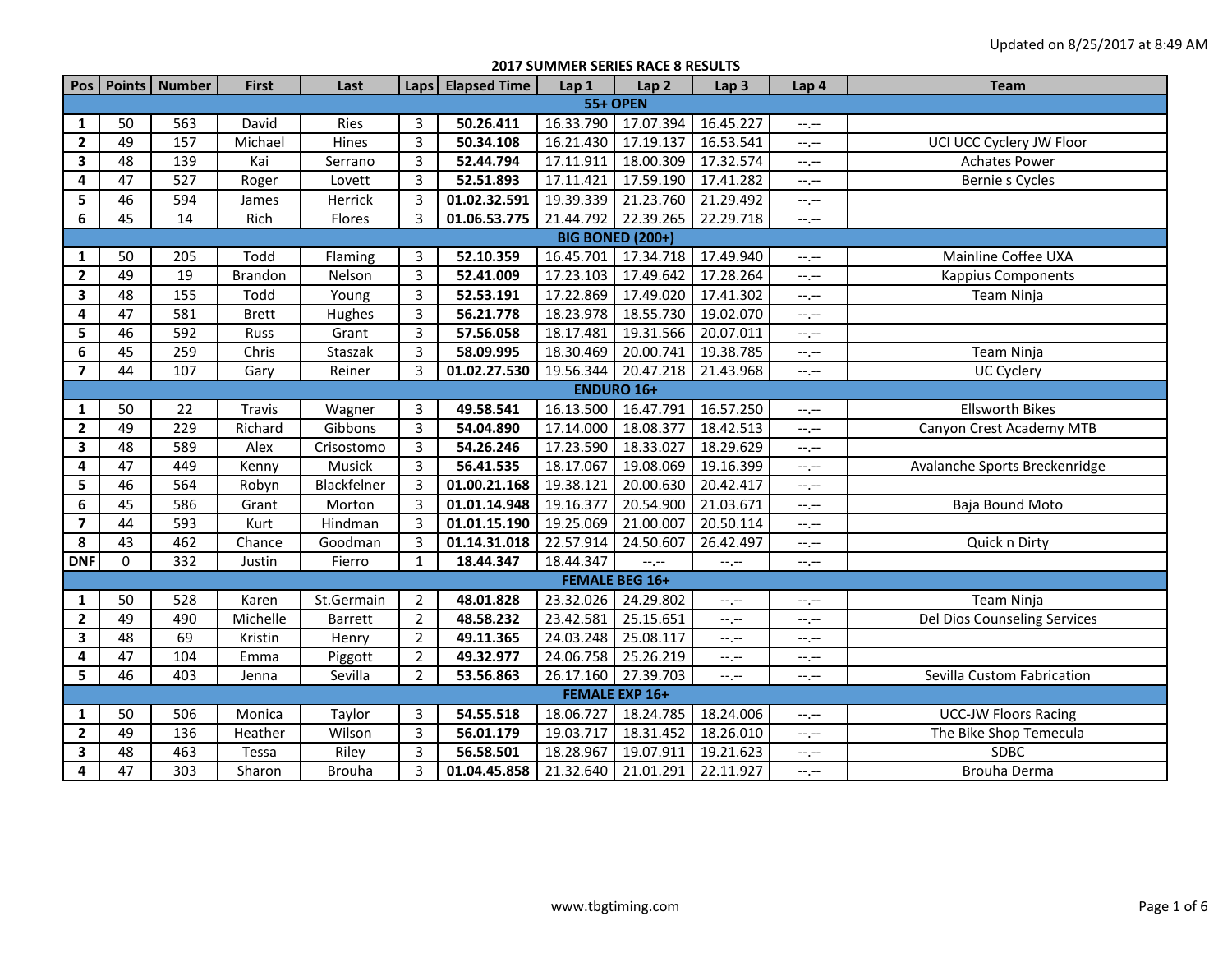**2017 SUMMER SERIES RACE 8 RESULTS**

| Pos                     |                       | Points   Number | <b>First</b>   | Last            | Laps           | <b>Elapsed Time</b> | Lap <sub>1</sub> | Lap <sub>2</sub>      | Lap <sub>3</sub> | Lap 4     | <b>Team</b>                          |  |  |  |  |
|-------------------------|-----------------------|-----------------|----------------|-----------------|----------------|---------------------|------------------|-----------------------|------------------|-----------|--------------------------------------|--|--|--|--|
|                         |                       |                 |                |                 |                |                     |                  | <b>FEMALE SPT 16+</b> |                  |           |                                      |  |  |  |  |
| 1                       | 50                    | 568             | Esther         | Walker          | $\overline{2}$ | 34.49.958           | 17.03.180        | 17.46.778             | $-1$ , $-1$      | $-1, -1$  | SDBC-EMERALD TEXTILES p-b UC Cyclery |  |  |  |  |
| $\overline{2}$          | 49                    | 60              | Julia          | Gibbons         | $\overline{2}$ | 35.46.058           | 17.51.142        | 17.54.916             | $-1$ , $-1$      | $-1, -1$  | <b>CCA MTB</b>                       |  |  |  |  |
| 3                       | 48                    | 122             | Ana            | Silva           | $\overline{2}$ | 35.56.822           | 17.50.554        | 18.06.268             | $-1 - 1 - 1 = 0$ | $-1$      |                                      |  |  |  |  |
| 4                       | 47                    | 584             | Caylay         | Rasmussen       | $\overline{2}$ | 36.22.223           | 17.59.993        | 18.22.230             | $-1$ , $-1$      | $-1. -1$  | LIV                                  |  |  |  |  |
| 5                       | 46                    | 540             | Patricia       | Murray          | $\overline{2}$ | 37.35.156           | 18.31.365        | 19.03.791             | $-1$ , $-1$      | $-1. -1$  | SDBC-EMERALD TEXTILES                |  |  |  |  |
| $\bf 6$                 | 45                    | 113             | Angie          | Rozsa           | $\overline{2}$ | 39.08.180           | 19.25.587        | 19.42.593             | $-1$ .           | $-1, -1$  |                                      |  |  |  |  |
| $\overline{ }$          | 44                    | 453             | Melanie        | Willard         | $\overline{2}$ | 40.09.937           | 20.00.940        | 20.08.997             | $-1, -1$         | $-1, -1$  | Braveheart                           |  |  |  |  |
|                         | <b>MALE BEG 16-24</b> |                 |                |                 |                |                     |                  |                       |                  |           |                                      |  |  |  |  |
| 1                       | 50                    | 582             | Fuller         | Reis            | $\overline{2}$ | 38.35.772           | 18.52.090        | 19.43.682             | $-1 - 1 - 1 = 0$ | $-1, -1$  | Maxima                               |  |  |  |  |
| $\overline{2}$          | 49                    | 455             | Nathan         | Holly           | $\overline{2}$ | 38.57.139           | 19.04.561        | 19.52.578             | $-1, -1$         | $-1, -1$  | <b>Epoch Visuals</b>                 |  |  |  |  |
| 3                       | 48                    | 575             | Dale           | Fenton          | $\overline{2}$ | 44.21.784           | 21.03.587        | 23.18.197             | $-1, -1$         | $-1$      | Motoworld                            |  |  |  |  |
| 4                       | 47                    | 576             | Daniel         | Fenton          | $\overline{2}$ | 44.30.220           | 20.38.032        | 23.52.188             | $-1$ , $-1$      | $-1, -1$  | Poe Racing                           |  |  |  |  |
| 5                       | 46                    | 494             | Alejandro      | Moreno          | $\overline{2}$ | 01.04.03.938        | 27.23.770        | 36.40.168             | $-1, -1$         | $-1, -1$  | ARMO Logistics-Baja Moto X           |  |  |  |  |
| <b>DNS</b>              | $\mathbf 0$           | 126             | Justin         | Spain           | 0              | $- - - - -$         | $-1$ , $-1$      | $-1, -1$              | $-1, -1$         | $-1. -1$  | Temecula Valley Composite            |  |  |  |  |
|                         |                       |                 |                |                 |                |                     |                  | <b>MALE BEG 25-36</b> |                  |           |                                      |  |  |  |  |
| 1                       | 50                    | 236             | Michael        | Oviedo          | $\overline{2}$ | 35.22.987           | 17.36.571        | 17.46.416             | $-1$ , $-1$      | $-1. -1$  |                                      |  |  |  |  |
| $\overline{2}$          | 49                    | 447             | Dave           | McQueen         | $\overline{2}$ | 36.14.470           | 17.52.160        | 18.22.310             | $-1, -1$         | $-1. -1$  |                                      |  |  |  |  |
| 3                       | 48                    | 561             | <b>BRANDEN</b> | <b>MCDONALD</b> | $\overline{2}$ | 38.17.660           | 19.12.637        | 19.05.023             | $-1 - 1 - 1 = 0$ | $-1. -1$  | <b>CALIFORNIA BICYCLE</b>            |  |  |  |  |
| 4                       | 47                    | 43              | Alejandro      | Castro          | $\overline{2}$ | 38.23.918           | 19.06.991        | 19.16.927             | $-1, -1$         | $-1, -1$  |                                      |  |  |  |  |
| 5                       | 46                    | 419             | <b>Brendan</b> | Cedillo         | $\overline{2}$ | 38.38.397           | 19.07.170        | 19.31.227             | $-1$ , $-1$      | $-1. -1$  |                                      |  |  |  |  |
| 6                       | 45                    | 176             | Juan           | Gonzalez        | $\overline{2}$ | 39.38.500           | 19.14.742        | 20.23.758             | $-1$ , $-1$      | $-1. -1$  |                                      |  |  |  |  |
| $\overline{\mathbf{z}}$ | 44                    | 497             | Matthew        | Schoenherr      | $\overline{2}$ | 40.16.299           | 20.08.307        | 20.07.992             | $-1, -1$         | $-1, -1$  |                                      |  |  |  |  |
| 8                       | 43                    | 430             | Jared          | Conrad          | $\overline{2}$ | 41.03.979           | 20.15.122        | 20.48.857             | $-1$ , $-1$      | $-1, -1$  |                                      |  |  |  |  |
| 9                       | 42                    | 149             | Justin         | Dennis          | $\overline{2}$ | 44.58.260           | 22.07.278        | 22.50.982             | $-1, -1$         | $-1, -1$  |                                      |  |  |  |  |
| 10                      | 41                    | 501             | Rene           | Leyva           | $\overline{2}$ | 45.31.965           | 22.08.567        | 23.23.398             | $-1, -1$         | $-1, -1$  | Spinergy                             |  |  |  |  |
| 11                      | 40                    | 480             | Richardo       | Sevilla         | $\overline{2}$ | 46.57.210           | 22.32.173        | 24.25.037             | $-1$ , $-1$      | $-1. - -$ | Sevilla Custom Fabrication           |  |  |  |  |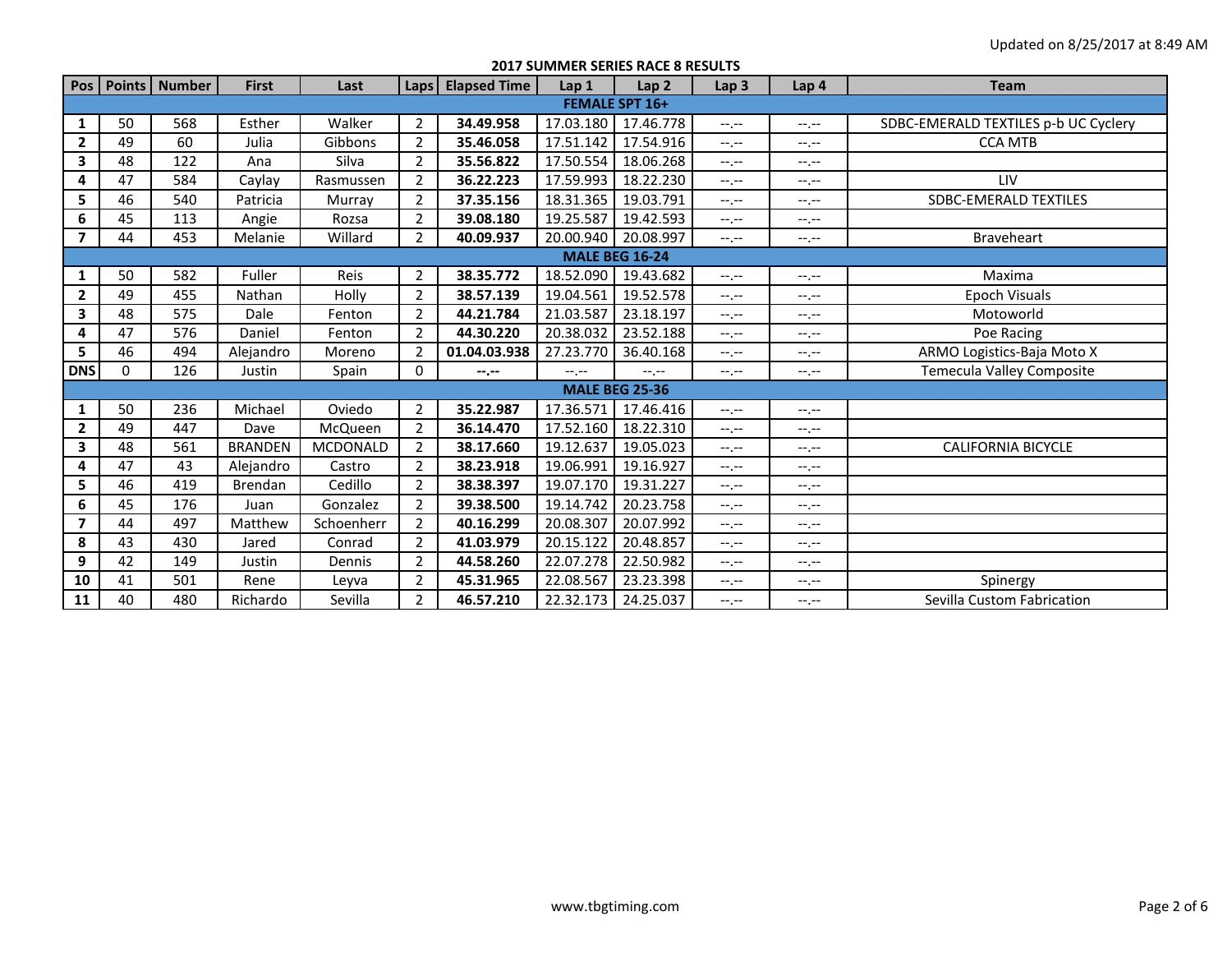**2017 SUMMER SERIES RACE 8 RESULTS**

|                         |    | Pos   Points   Number | <b>First</b> | Last           |                | Laps   Elapsed Time                                                         | Lap 1                                      | Lap <sub>2</sub>                              | Lap <sub>3</sub>    | Lap 4                      | <b>Team</b>                           |
|-------------------------|----|-----------------------|--------------|----------------|----------------|-----------------------------------------------------------------------------|--------------------------------------------|-----------------------------------------------|---------------------|----------------------------|---------------------------------------|
|                         |    |                       |              |                |                |                                                                             |                                            | <b>MALE BEG 37-48</b>                         |                     |                            |                                       |
| 1                       | 50 | 24                    | Joseph       | de la Cruz     | 2              | 35.44.034                                                                   | 17.38.576 18.05.458                        |                                               | --.--               | --.--                      |                                       |
| $\mathbf{2}$            | 49 | 200                   | Steven       | Tom            | $\overline{2}$ | 37.38.368                                                                   | 18.29.493                                  | 19.08.875                                     | --,--               | --.--                      |                                       |
| 3                       | 48 | 461                   | Rick         | Sherman        | $\overline{2}$ | 38.44.163                                                                   | 19.26.447                                  | 19.17.716                                     | --,--               | --.--                      |                                       |
| 4                       | 47 | 158                   | Mario        | Ibarra         | $\overline{2}$ | 39.03.478                                                                   | 19.15.071                                  | 19.48.407                                     | --,--               | --.--                      | SDRP                                  |
| 5                       | 46 | 33                    | Jeffrey      | Winckler       | $\overline{2}$ | 39.19.720                                                                   | 19.28.940                                  | 19.50.780                                     | $-1$                | $-1, -1$                   |                                       |
| 6                       | 45 | 17                    | MICHAEL      | <b>MACARE</b>  | $\overline{2}$ | 40.00.704                                                                   | 19.57.259                                  | 20.03.445                                     | $-1$                | --.--                      | <b>Bicycle Warehouse</b>              |
| 7                       | 44 | 341                   | Israel       | Hernandez      | $\overline{2}$ | 40.01.409                                                                   | 19.42.535                                  | 20.18.874                                     | $-1$                | $-1, -1$                   |                                       |
| 8                       | 43 | 435                   | Mark         | Gerardi        | $\overline{2}$ | 40.45.190                                                                   | 20.00.138                                  | 20.45.052                                     | $-,-$               | $-1, -1$                   |                                       |
| 9                       | 42 | 481                   | Perse        | Bolano         | $\overline{2}$ | 41.22.067                                                                   | 20.22.748                                  | 20.59.319                                     | --.--               | $-\mathbb{I},\mathbb{I}$ . |                                       |
| 10                      | 41 | 546                   | Imad         | Samhat         | $\overline{2}$ | 42.18.519                                                                   | 20.34.870                                  | 21.43.649                                     | $-1$                | $-1, -1$                   |                                       |
| ${\bf 11}$              | 40 | 591                   | Matt         | Miller         | $\overline{2}$ | 42.19.971                                                                   | 20.44.580                                  | 21.35.391                                     | --,--               | $-1, -1$                   | JnJ                                   |
| ${\bf 12}$              | 39 | 577                   | Ryan         | Madson         | $\overline{2}$ | 42.24.287                                                                   | 20.38.691                                  | 21.45.596                                     | --,--               | --.--                      |                                       |
| 13                      | 38 | 590                   | Dan          | Malave         | $\overline{2}$ | 43.38.318                                                                   | 21.09.870                                  | 22.28.448                                     | --.--               | --.--                      |                                       |
| ${\bf 14}$              | 37 | 379                   | Noble        | Aeschbacher    | $\overline{2}$ | 44.37.965                                                                   | 21.47.113                                  | 22.50.852                                     | --.--               | $-1, -1$                   |                                       |
| 15                      | 36 | 532                   | Nelson       | de Guzman      | $\overline{2}$ | 47.14.758                                                                   | 23.15.930                                  | 23.58.828                                     | $-1$                | $-\mathbb{I},\mathbb{I}$ . | AI-SUS-MAH-RI-HO-SEP.                 |
| <b>DNS</b>              | 0  | 558                   | Mason        | Ferratt        | 0              | $- - - - -$                                                                 | $\scriptstyle \cdots, \scriptstyle \cdots$ | $-1, -1$                                      | $-1$                | $-1, -1$                   |                                       |
| <b>DNS</b>              | 0  | 18                    | John         | Moatsos        | 0              | $-2 - 1$                                                                    | $-1, -1$                                   | $-1$ , $-1$                                   | $-1, -1$            | $-1, -1$                   |                                       |
| <b>DNS</b>              | 0  | 371                   | Simon        | Tanksley       | 0              | --.--                                                                       | $-1, -1$                                   | $-1, -1$                                      | --,--               | $-1, -1$                   |                                       |
|                         |    |                       |              |                |                |                                                                             | MALE BEG 49+                               |                                               |                     |                            |                                       |
| 1                       | 50 | 255                   | <b>Brian</b> | Kooiman        | $\overline{2}$ | 36.19.520                                                                   | 18.28.898                                  | 17.50.622                                     | $-1$                | $-1, -1$                   | <b>Union Sport</b>                    |
| $\mathbf{2}$            | 49 | 20                    | Gerardo      | Sanchez        | $\overline{2}$ | 37.27.570                                                                   | 17.58.960                                  | 19.28.610                                     | $-1$ , $-1$         | $-1, -1$                   |                                       |
| 3                       | 48 | 93                    | John         | McManus        | $\overline{2}$ | 37.44.178                                                                   | 18.43.861                                  | 19.00.317                                     | $-1, -1$            | $-\mathbb{I},\mathbb{I}$ . |                                       |
| 4                       | 47 | 87                    | Steve        | Ling           | $\overline{2}$ | 40.13.922                                                                   | 19.28.244                                  | 20.45.678                                     | $-1$                | $-1, -1$                   |                                       |
| 5                       | 46 | 251                   | John         | <b>Bayliss</b> | $\overline{2}$ | 41.35.661                                                                   | 20.42.500                                  | 20.53.161                                     | --.--               | $-1$                       | Team Ninja                            |
| 6                       | 45 | 254                   | Kent         | Musgrave       | $\overline{2}$ | 42.01.855                                                                   | 20.28.828                                  | 21.33.027                                     | --,--               | $-1$                       |                                       |
| $\overline{\mathbf{z}}$ | 44 | 59                    | Tyler        | Gabriel        | $\overline{2}$ | 46.17.870                                                                   | 22.24.255                                  | 23.53.615                                     | --.--               | --.--                      | PQ Premier                            |
| 8                       | 43 | 544                   | Steve        | Robertson      | $\overline{2}$ | 46.40.161                                                                   | 22.43.894 23.56.267                        |                                               | $-1$                | $-1$                       |                                       |
|                         |    |                       |              |                |                |                                                                             |                                            | <b>MALE EXP 16-24</b>                         |                     |                            |                                       |
| 1                       | 50 | 513                   | Evan         | Christenson    | 4              | 01.00.51.431                                                                | 14.50.502                                  | 15.29.275                                     | 15.15.094           | 15.16.560                  | Zumwalts Bicycle Center               |
| $\overline{2}$          | 49 | 482                   | Brody        | McDonald       | 4              | 01.01.43.753                                                                | 15.08.942                                  | 15.36.549                                     | 15.33.534           | 15.24.728                  | Celo Pacific                          |
| 3                       | 48 | 517                   | Javier       | Ochoa          | 4              | 01.05.53.088                                                                | 15.08.618 16.23.359                        |                                               | 16.56.258 17.24.853 |                            | <b>Express Carriers</b>               |
| 4                       | 47 | 190                   | Payton       | <b>Dugas</b>   | 4              | 01.09.51.691                                                                | 14.50.213 15.54.829                        |                                               | 15.59.753           | 23.06.896                  | <b>Union Sport</b>                    |
| 5                       | 46 | 85                    | Seth         | Levy           | 4              | 01.11.34.149                                                                | 15.13.580 17.22.934                        |                                               | 19.00.455           | 19.57.180                  | Haro MTB                              |
|                         |    |                       |              |                |                |                                                                             |                                            | <b>MALE EXP 25-36</b>                         |                     |                            |                                       |
| $1 \vert$               | 50 | 173                   | <b>Brian</b> |                |                | Scarborough   4   59.07.149   14.25.536   14.35.181   15.24.741   14.41.691 |                                            |                                               |                     |                            | <b>Stone Haus Trek</b>                |
| $\overline{2}$          | 49 | 264                   | David        | Santos         | 4              | 59.19.298                                                                   |                                            | 14.25.942   14.35.763   15.24.999   14.52.594 |                     |                            | Elevate KHS                           |
| $\mathbf{3}$            | 48 | 571                   | John         | Wessling       | 4              | 59.53.878                                                                   |                                            | 14.27.643   14.33.256   15.25.440   15.27.539 |                     |                            | Roys Cyclery                          |
| 4                       | 47 | 368                   | Isaac        | Howe           | 4              | 01.00.41.346                                                                |                                            | 14.48.523 15.29.261                           | 15.18.485 15.05.077 |                            | Orucase                               |
| 5                       | 46 | 62                    | Derek        | Goodman        | 4              | 01.01.43.255                                                                |                                            | 15.09.137   15.36.744                         | 15.32.539 15.24.835 |                            | Ride Cyclery- Purely Dental Encinitas |
| 6                       | 45 | 99                    | Craig        | Northway       | 4              | 01.01.52.491                                                                | 14.49.767                                  | 15.29.370                                     | 15.55.396 15.37.958 |                            | Twin Six Team Metal                   |
| $\overline{\mathbf{z}}$ | 44 | 210                   | Martin       | Adamczyk       | 4              | 01.06.16.789                                                                |                                            | 15.39.708 16.56.300                           | 16.29.411           | 17.11.370                  | <b>SDBC</b>                           |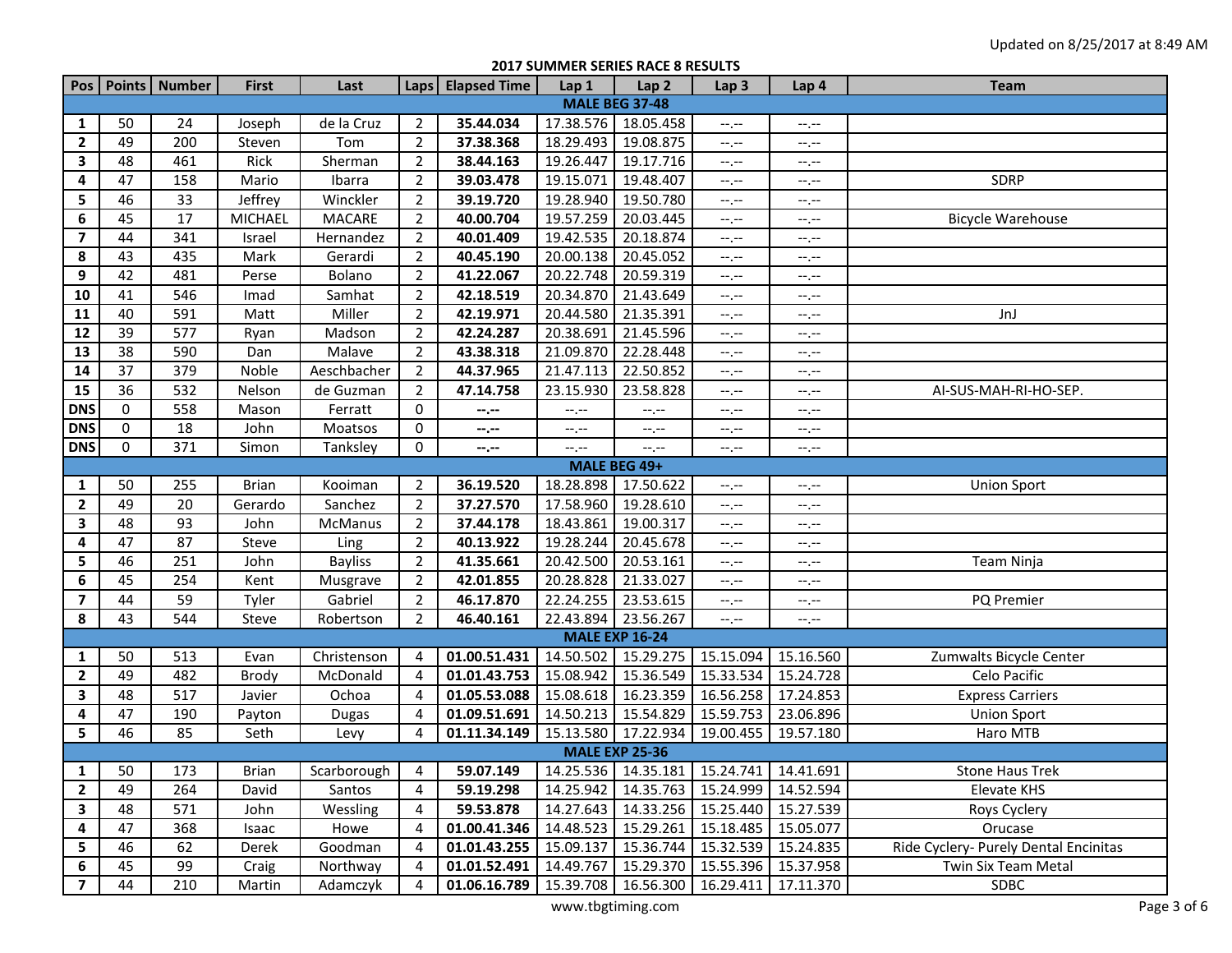**2017 SUMMER SERIES RACE 8 RESULTS**

|                         |              | Pos   Points   Number | <b>First</b> | Last             |                | Laps   Elapsed Time | Lap 1               | Lap <sub>2</sub>      | Lap <sub>3</sub>            | Lap 4       | <b>Team</b>                                |  |  |  |  |
|-------------------------|--------------|-----------------------|--------------|------------------|----------------|---------------------|---------------------|-----------------------|-----------------------------|-------------|--------------------------------------------|--|--|--|--|
|                         |              |                       |              |                  |                |                     |                     | <b>MALE EXP 37-48</b> |                             |             |                                            |  |  |  |  |
| $\mathbf{1}$            | 50           | 49                    | Ryan         | Dahl             | 4              | 59.20.337           | 14.24.807           | 14.35.420             | 15.25.472                   | 14.54.638   | <b>WEND Bike</b>                           |  |  |  |  |
| $\mathbf{2}$            | 49           | 260                   | Eric         | Wilson           | 4              | 59.25.918           | 14.27.078           | 14.34.166             | 15.24.669                   | 15.00.005   | Purely Dental - Ride                       |  |  |  |  |
| 3                       | 48           | 486                   | Jake         | <b>Elkins</b>    | 4              | 01.00.42.147        | 14.47.950           | 15.28.262             | 15.19.012                   | 15.06.923   | Toyota Escondido                           |  |  |  |  |
| 4                       | 47           | 342                   | Adam         | Mills            | 4              | 01.01.44.160        | 15.10.514           | 15.33.758             | 15.30.262                   | 15.29.626   | Source Endurance                           |  |  |  |  |
| 5                       | 46           | 554                   | John         | <b>Behrens</b>   | $\overline{4}$ | 01.01.59.178        | 15.10.760           | 15.36.691             | 15.36.850                   | 15.34.877   | Knobbe Martens                             |  |  |  |  |
| 6                       | 45           | 408                   | Karl         | Bordine          | 4              | 01.06.38.968        | 15.40.670           | 16.16.608             | 16.25.403                   | 18.16.287   | Monster Media                              |  |  |  |  |
| $\overline{\mathbf{z}}$ | 44           | 350                   | Solomon      | Cantwell         | 4              | 01.13.59.553        | 17.19.812           | 17.59.065             | 18.36.617                   | 20.04.059   | Brouha Derma                               |  |  |  |  |
| 8                       | 43           | 302                   | <b>Brook</b> | <b>Brouha</b>    | 4              | 01.14.00.471        | 16.15.645           | 16.22.236             | 16.28.510                   | 24.54.080   | Brouha Derma                               |  |  |  |  |
|                         | MALE EXP 49+ |                       |              |                  |                |                     |                     |                       |                             |             |                                            |  |  |  |  |
| 1                       | 50           | 580                   | Ned          | Overend          | 4              | 01.01.29.290        | 14.50.924 15.26.193 |                       | 15.18.569                   | 15.53.604   | Specialized                                |  |  |  |  |
| $\mathbf{2}$            | 49           | 454                   | Pete         | Tholl            | 4              | 01.01.41.098        | 15.09.527           | 15.36.617             | 15.32.441                   | 15.22.513   | <b>TASCO MTB</b>                           |  |  |  |  |
| 3                       | 48           | 57                    | Greg         | Fenton           | 4              | 01.01.44.507        | 15.11.667           | 15.35.297             | 15.33.795                   | 15.23.748   | uccyclery J&W flooring                     |  |  |  |  |
| 4                       | 47           | 75                    | Jeff         | Jacobson         | 4              | 01.01.46.720        | 15.10.053           | 15.35.053             | 15.32.575                   | 15.29.039   | UC Cyclery - JW Floors                     |  |  |  |  |
| 5                       | 46           | 197                   | Greg         | Twitty           | $\overline{4}$ | 01.02.20.048        | 15.09.540           | 15.35.651             | 15.35.428                   | 15.59.429   | <b>UC Cyclery</b>                          |  |  |  |  |
| 6                       | 45           | 45                    | Rob          | Christman        | 4              | 01.04.36.278        | 15.38.001           | 16.12.957             | 16.15.289                   | 16.30.031   |                                            |  |  |  |  |
| $\overline{\mathbf{z}}$ | 44           | 488                   | David        | Turner           | 4              | 01.08.03.839        | 16.14.446           | 17.02.066             | 16.45.279                   | 18.02.048   | Turnerbikesdotcom                          |  |  |  |  |
| <b>DNS</b>              | $\mathbf 0$  | 565                   | Randy        | Liechty          | 0              | $- - - - -$         | $-1, -1$            | $-,-$                 | $\leftarrow$ , $\leftarrow$ | $-1$ . $-1$ | UC Cyclery- J W Floors                     |  |  |  |  |
|                         |              |                       |              |                  |                |                     |                     | <b>MALE SPT 16-24</b> |                             |             |                                            |  |  |  |  |
| $\mathbf{1}$            | 50           | 127                   | Dylan        | Spain            | $\mathbf{3}$   | 49.15.228           | 15.48.405           | 16.28.536             | 16.58.287                   | $-1$ , $-1$ | Jax Bicycles and Temecula Valley Composite |  |  |  |  |
| $\overline{2}$          | 49           | 492                   | Tony         | Dickey-Rubio     | 3              | 50.23.698           | 16.27.530           | 17.04.002             | 16.52.166                   | $-1, -1$    | Edison Cycle Co.                           |  |  |  |  |
| 3                       | 48           | 570                   | Ryan         | Farragamo        | 3              | 51.09.089           | 16.08.080           | 16.58.885             | 18.02.124                   | $-1, -1$    | Classica Academy High                      |  |  |  |  |
| 4                       | 47           | 467                   | Levi         | <b>Jefferies</b> | 3              | 51.30.274           | 16.18.729           | 17.17.000             | 17.54.545                   | $-1$        | Swamis                                     |  |  |  |  |
| 5                       | 46           | 585                   | Luke         | Kimball          | 3              | 01.03.40.437        | 19.32.859           | 21.09.531             | 22.58.047                   | $-1$ .      | Maxima Bikes                               |  |  |  |  |
|                         |              |                       |              |                  |                |                     |                     | <b>MALE SPT 25-36</b> |                             |             |                                            |  |  |  |  |
| $\mathbf{1}$            | 50           | 475                   | Paul         | Mason            | 3              | 47.58.089           | 15.26.167           | 16.08.783             | 16.23.139                   | $-1$        | iSpeed Racing                              |  |  |  |  |
| $\mathbf{2}$            | 49           | 471                   | Kyle         | Grosse           | 3              | 51.05.638           | 16.26.959           | 17.07.900             | 17.30.779                   | $-1$ , $-1$ |                                            |  |  |  |  |
| 3                       | 48           | 108                   | Trevor       | Reis             | $\overline{3}$ | 51.40.079           | 16.32.874           | 17.31.317             | 17.35.888                   | $-1, -1$    | Maxima Bike                                |  |  |  |  |
| 4                       | 47           | 569                   | Chad         | DeGange          | $\mathbf{3}$   | 54.34.139           | 17.24.237           | 18.40.183             | 18.29.719                   | $-1$ , $-1$ |                                            |  |  |  |  |
| 5                       | 46           | 573                   | Josue        | Lopez            | $\overline{3}$ | 55.50.437           | 18.29.700           | 18.46.978             | 18.33.759                   | $-1$        |                                            |  |  |  |  |
| 6                       | 45           | 15                    | Ronan        | Harvey           | 3              | 55.50.449           | 17.37.220           | 18.43.569             | 19.29.660                   | $-1$ . $-1$ | Thekingsheadtattoo                         |  |  |  |  |
| <b>DNS</b>              | 0            | 11                    | Isaac        | Custer           | 0              | $-1, -1$            | $-1, -1$            | $-1, -1$              | $-1, -1$                    | $-1, -1$    |                                            |  |  |  |  |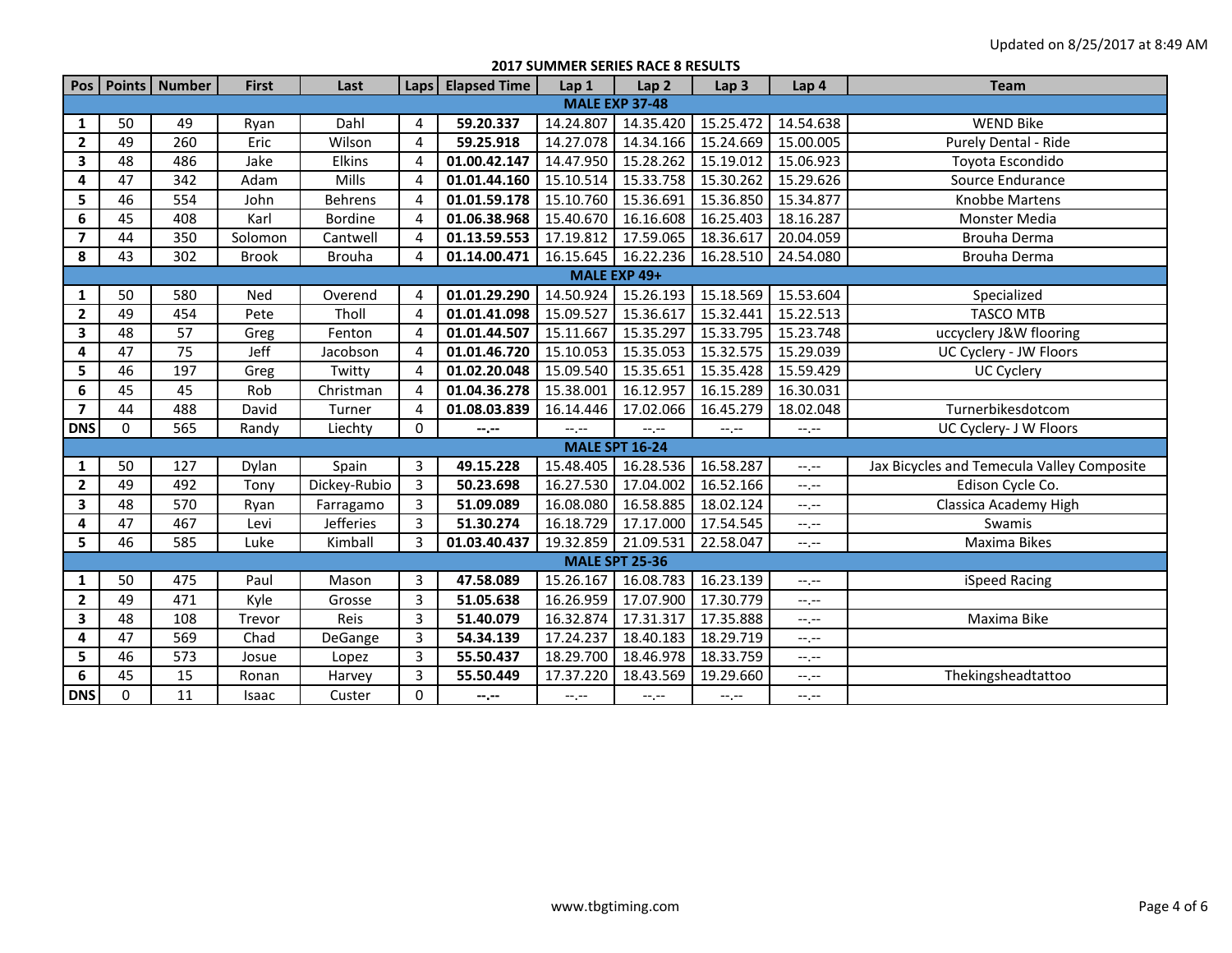**2017 SUMMER SERIES RACE 8 RESULTS**

|                         |                 | Pos   Points   Number | <b>First</b>   | Last         |                | Laps   Elapsed Time | Lap 1                 | Lap <sub>2</sub> | Lap <sub>3</sub> | Lap 4       | <b>Team</b>                     |  |  |
|-------------------------|-----------------|-----------------------|----------------|--------------|----------------|---------------------|-----------------------|------------------|------------------|-------------|---------------------------------|--|--|
|                         |                 |                       |                |              |                |                     | <b>MALE SPT 37-48</b> |                  |                  |             |                                 |  |  |
| 1                       | 50              | 489                   | juan           | alvergue     | 3              | 47.01.362           | 15.25.251             | 15.46.527        | 15.49.584        | --.--       | Celo Pacific                    |  |  |
| $\mathbf{2}$            | 49              | 393                   | Josh           | Easterly     | $\overline{3}$ | 47.03.597           | 15.27.067             | 15.46.892        | 15.49.638        | $-1$        |                                 |  |  |
| 3                       | 48              | 177                   | Eric           | Herrerra     | $\overline{3}$ | 47.58.770           | 15.27.480             | 16.09.771        | 16.21.519        | $-1$        |                                 |  |  |
| 4                       | $\overline{47}$ | 52                    | Robert         | DeMaio       | $\overline{3}$ | 49.36.467           | 16.18.927             | 16.48.783        | 16.28.757        | $-1$        | Fitness Zone-NorthoftheBorder   |  |  |
| 5                       | 46              | 273                   | Jamie          | Staff        | $\overline{3}$ | 50.30.587           | 16.21.757             | 17.09.454        | 16.59.376        | $-1$ . $-1$ | SIS Wheelbuilder.com            |  |  |
| 6                       | 45              | 545                   | David          | Curtis       | $\overline{3}$ | 51.01.639           | 16.30.217             | 17.02.614        | 17.28.808        | $-1$ .      |                                 |  |  |
| $\overline{7}$          | 44              | 572                   | Shawn          | Viola        | 3              | 51.48.689           | 16.39.728             | 17.32.920        | 17.36.041        | $-1$        |                                 |  |  |
| 8                       | 43              | 588                   | Damian         | Hiley        | $\overline{3}$ | 53.48.830           | 17.38.531             | 18.31.268        | 17.39.031        | $-1$        | Desert King                     |  |  |
| 9                       | 42              | 131                   | Shawn          | Tweedy       | 3              | 53.59.489           | 17.36.553             | 18.13.704        | 18.09.232        | $-1$        |                                 |  |  |
| 10                      | 41              | 557                   | David          | Gonda        | 3              | 56.34.582           | 18.18.212             | 19.00.538        | 19.15.832        | $-1$        |                                 |  |  |
| 11                      | 40              | 432                   | Daris          | Drake        | 3              | 57.00.900           | 18.26.806             | 18.58.975        | 19.35.119        | $-1$ , $-1$ |                                 |  |  |
| 12                      | $\overline{39}$ | 465                   | Jamieson       | Glenn        | $\overline{3}$ | 01.02.37.855        | 19.53.163             | 20.01.395        | 22.43.297        | $-1$        | Masi Monster Media              |  |  |
|                         | MALE SPT 49+    |                       |                |              |                |                     |                       |                  |                  |             |                                 |  |  |
| 1                       | 50              | 278                   | Jose           | Vigil        | 3              | 49.37.112           | 16.08.415             | 16.59.480        | 16.29.217        | $--, --$    | Cast a Shadow-RIDE Cyclery      |  |  |
| $\mathbf{2}$            | 49              | 395                   | Michael        | Sowinski     | 3              | 49.40.769           | 16.29.085             | 16.38.986        | 16.32.698        | $-1, -1$    | Purely Dental Ride Cyclery      |  |  |
| 3                       | 48              | 469                   | Jeff           | Healey       | 3              | 50.30.830           | 16.20.398             | 17.11.716        | 16.58.716        | $-1$        |                                 |  |  |
| 4                       | 47              | 587                   | Ron            | <b>Bacas</b> | $\overline{3}$ | 51.42.621           | 16.35.519             | 17.31.127        | 17.35.975        | --,--       | Kirks Bike Black Mountain       |  |  |
| 5                       | 46              | 159                   | Scott          | Monfort      | $\overline{3}$ | 52.55.507           | 17.00.523             | 17.40.776        | 18.14.208        | $-1$        |                                 |  |  |
| 6                       | 45              | 574                   | Erik           | Trogden      | 3              | 55.58.801           | 18.16.247             | 19.01.167        | 18.41.387        | $-1$ , $-1$ | <b>Turner Bikes</b>             |  |  |
| $\overline{\mathbf{z}}$ | 44              | 433                   | Todd           | Erickson     | $\overline{3}$ | 56.15.677           | 17.34.785             | 19.20.251        | 19.20.641        | $-1$        |                                 |  |  |
| 8                       | 43              | 459                   | Tonny          | Vizcarra     | 3              | 57.41.546           | 18.26.079 19.47.038   |                  | 19.28.429        | $-1$        | Tamarindo                       |  |  |
|                         |                 |                       |                |              |                |                     | MALE SUP SPT 16+      |                  |                  |             |                                 |  |  |
| 1                       | 50              | 300                   | Matthew        | Cerami       | 4              | 01.01.42.650        | 15.11.112             | 15.32.302        | 15.34.801        | 15.24.435   | <b>Union Sport</b>              |  |  |
| $\overline{2}$          | 49              | 140                   | Michael        | Camp         | 4              | 01.02.50.709        | 15.11.861             | 15.32.221        | 15.35.382        | 16.31.245   | <b>Drive Real Estate</b>        |  |  |
| $\mathbf{3}$            | 48              | 16                    | <b>Brandon</b> | Kooiman      | 4              | 01.03.57.450        | 15.11.759             | 15.34.874        | 15.58.734        | 17.12.083   | <b>Union Sport</b>              |  |  |
| 4                       | 47              | 203                   | Andrew         | Taylor       | 4              | 01.05.56.183        | 15.11.485             | 17.00.455        | 17.06.190        | 16.38.053   | <b>NRL Racing</b>               |  |  |
| 5                       | 46              | 391                   | Juan Diego     | Saffon       | 4              | 01.08.47.576        | 16.10.719             | 17.05.468        | 16.50.664        | 18.40.725   | Mix Speed                       |  |  |
| $\boldsymbol{6}$        | 45              | 12                    | Thomas         | Esbeck       | 4              | 01.11.46.938        | 16.46.601             | 17.53.460        | 18.59.712        | 18.07.165   | TASCO MTB - North of the Border |  |  |
| $\overline{\mathbf{z}}$ | 44              | 578                   | Charlie        | Karstrom     | 4              | 01.12.10.399        | 17.07.453             | 17.57.379        | 18.50.138        | 18.15.429   | Velo Hangar                     |  |  |
|                         |                 |                       |                |              |                |                     | <b>MASOCHIST (SS)</b> |                  |                  |             |                                 |  |  |
| 1                       | 50              | 536                   | Michael        | Page         | 3              | 51.28.252           | 16.30.602             | 17.27.845        | 17.29.805        | $-$ , $-$   |                                 |  |  |
| $\overline{2}$          | 49              | 566                   | Cory           | Foster       | 3              | 52.44.798           | 17.00.159             | 17.43.588        | 18.01.051        | $-1$ , $-1$ | Oro Valley Bicycle              |  |  |
| 3                       | 48              | 199                   | <b>Nick</b>    | Janssen      | 3              | 55.39.017           | 17.37.209             | 19.19.194        | 18.42.614        | --,--       | Linked Cycling                  |  |  |
| 4                       | 47              | 583                   | Shelly         | Peppe nanni  | 3              | 01.01.17.482        | 19.32.738             | 20.08.512        | 21.36.232        | $-1$        | Petal Power                     |  |  |